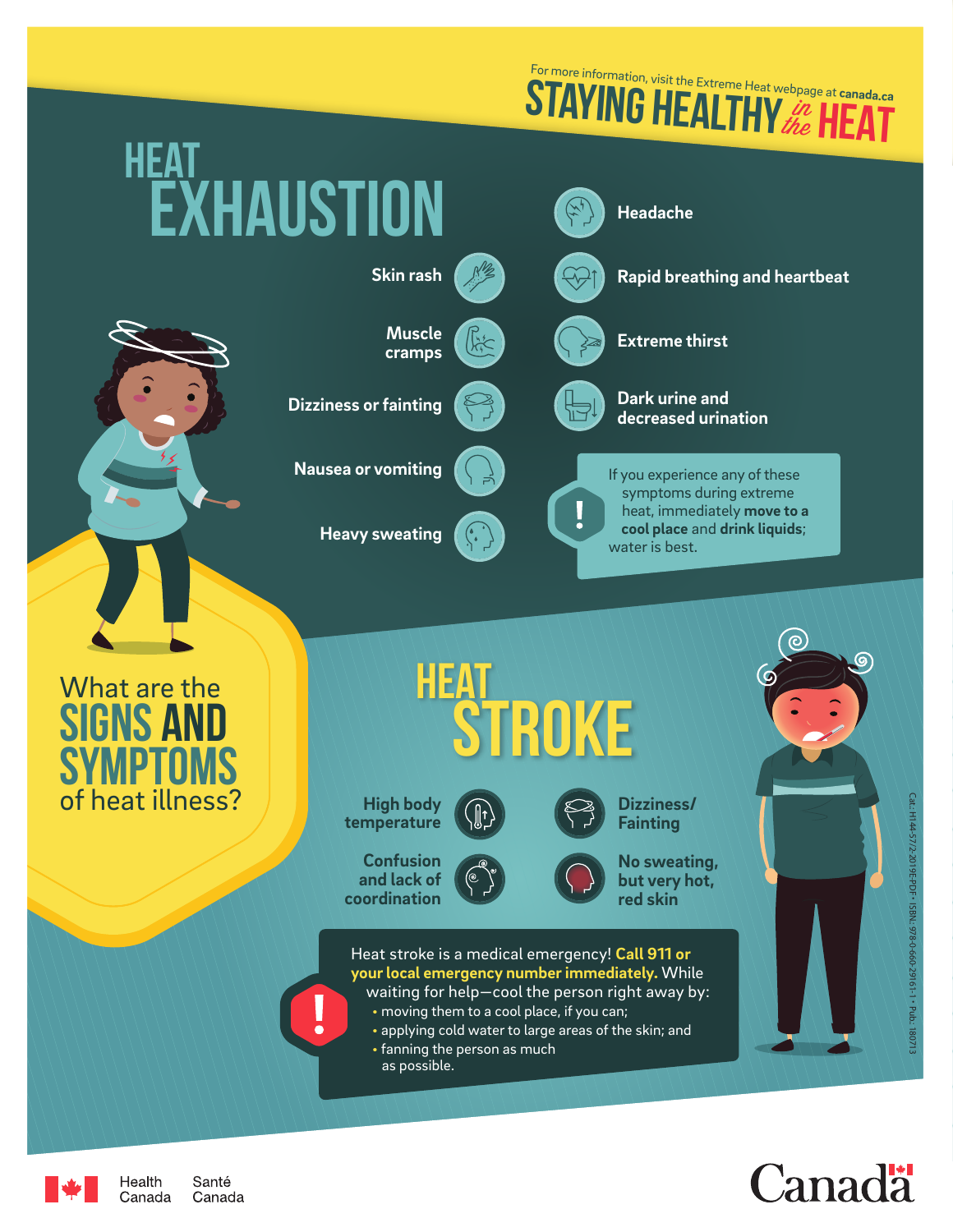## **STAYING HEALTHY** *in* **HEAT** For more information, visit the Extreme Heat webpage at **canada.ca**

### FACT 1 **OLDER ADULTS**

Older adults may be faced with compounding factors that could put them at increased risk during extreme heat events. These factors may include chronic illnesses, medications that interfere with the body's cooling mechanisms, social isolation, and poverty.

## Who is **MOST A RISK.**

**FACT 2 INFANTS AND YOUNG CHILDREN**

Given the unique physiological characteristics of children's bodies and their high dependency on caregivers, they are likely to be at risk during extreme heat events.

FACT<sup>3</sup> **CHRONIC ILLNESS/ SPECIAL MEDICATION**

Individuals with breathing difficulties, heart problems, and psychiatric illnesses are at a higher risk of heat-related health effects.



FACT 4 **PEOPLE WHO WORK OR ARE ACTIVE OUTDOORS** 

People who work outdoors (e.g. construction, road repair) and physically active individuals who exercise in the heat could face greater environmental heat exposure and physical strain.